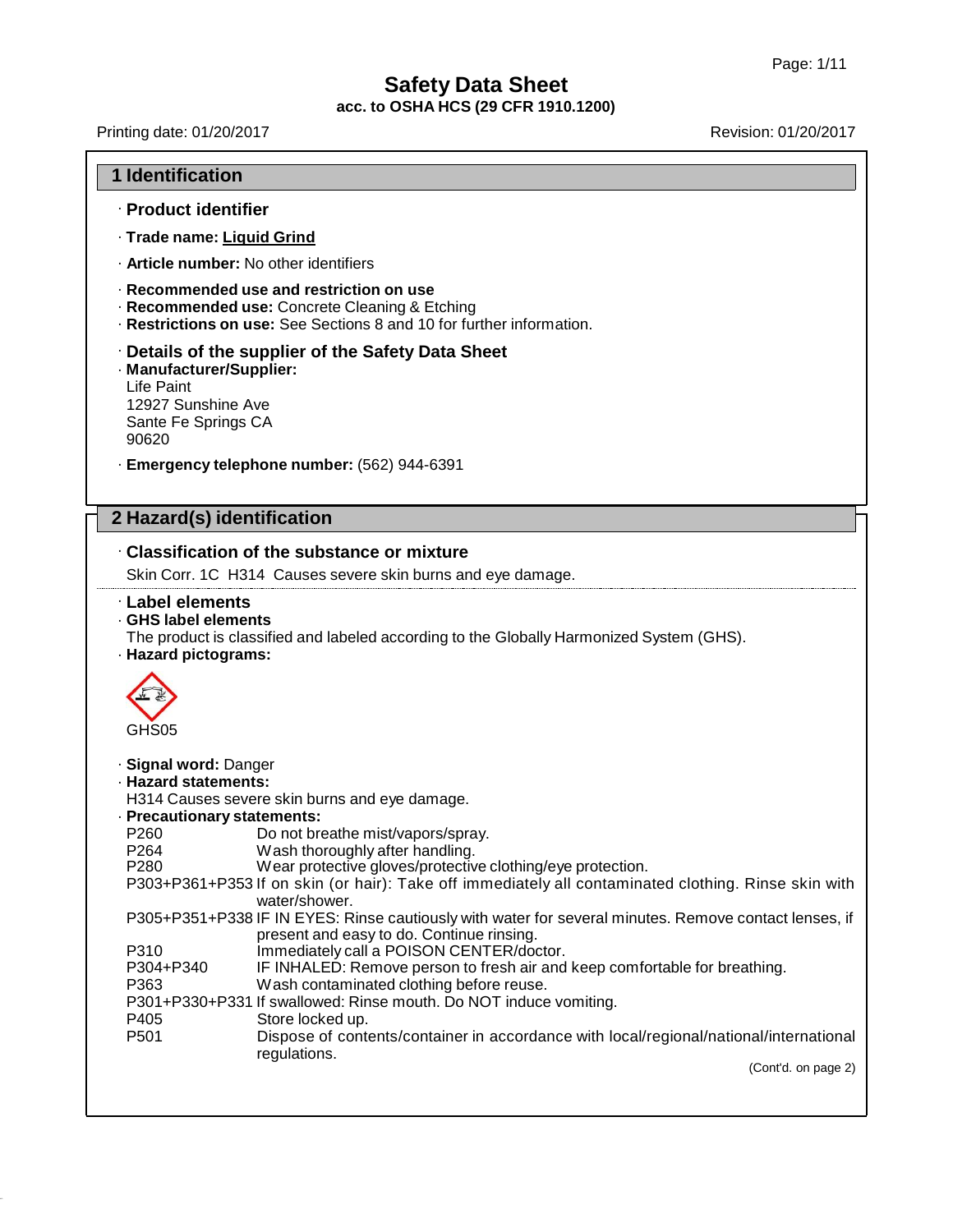#### **Safety Data Sheet acc. to OSHA HCS (29 CFR 1910.1200)**

Printing date: 01/20/2017 Revision: 01/20/2017

**Trade name: Liquid Grind** · **NFPA ratings (scale 0 - 4)** (Cont'd. of page 1)  $Health = 3$ Fire  $= 0$  $Reactivity = 0$ · **HMIS-ratings (scale 0 - 4)** HEALTH FIRE  $\overline{\phantom{a}}$  Health = 3  $\overline{0}$  Fire = 0  $R_{\text{EACTIVITY 0}}$  Reactivity = 0 · **Other hazards** There are no other hazards not otherwise classified that have been identified.

### **3 Composition/information on ingredients**

· **Chemical characterization: Mixtures**

| Components:                                                                      |            |
|----------------------------------------------------------------------------------|------------|
| 506-89-8 Urea Hydrochloride                                                      | $30 - 40%$ |
| Skin Corr. 1B, H314                                                              |            |
| 68439-57-6 Sulfonic acids, C14-16-alkane hydroxy and C14-16-alkene, sodium salts | $1 - 5%$   |
| ≽ Eye Dam. 1, H318<br>∫ Skin Irrit. 2, H315                                      |            |
| 34398-01-1 Lodecan-1-ol, ethoxylated                                             | $1 - 5%$   |
| Acute Tox. 4, H302; Skin Irrit. 2, H315                                          |            |
| . Additional information:                                                        |            |

· **Additional information:**

For the listed ingredient(s), the identity and/or exact percentage(s) are being withheld as a trade secret. For the wording of the listed Hazard Statements refer to section 16.

#### **4 First-aid measures**

#### · **Description of first aid measures**

#### · **After inhalation:**

Supply fresh air; consult doctor in case of complaints. Provide oxygen treatment if affected person has difficulty breathing. · **After skin contact:** Immediately remove any clothing soiled by the product. Immediately rinse with water. If skin irritation continues, consult a doctor. Seek immediate medical help for blistering or open wounds. · **After eye contact:** Protect unharmed eye. Remove contact lenses if worn. Rinse opened eye for several minutes under running water. Then consult a doctor. · **After swallowing:** Rinse out mouth and then drink plenty of water.

(Cont'd. on page 3)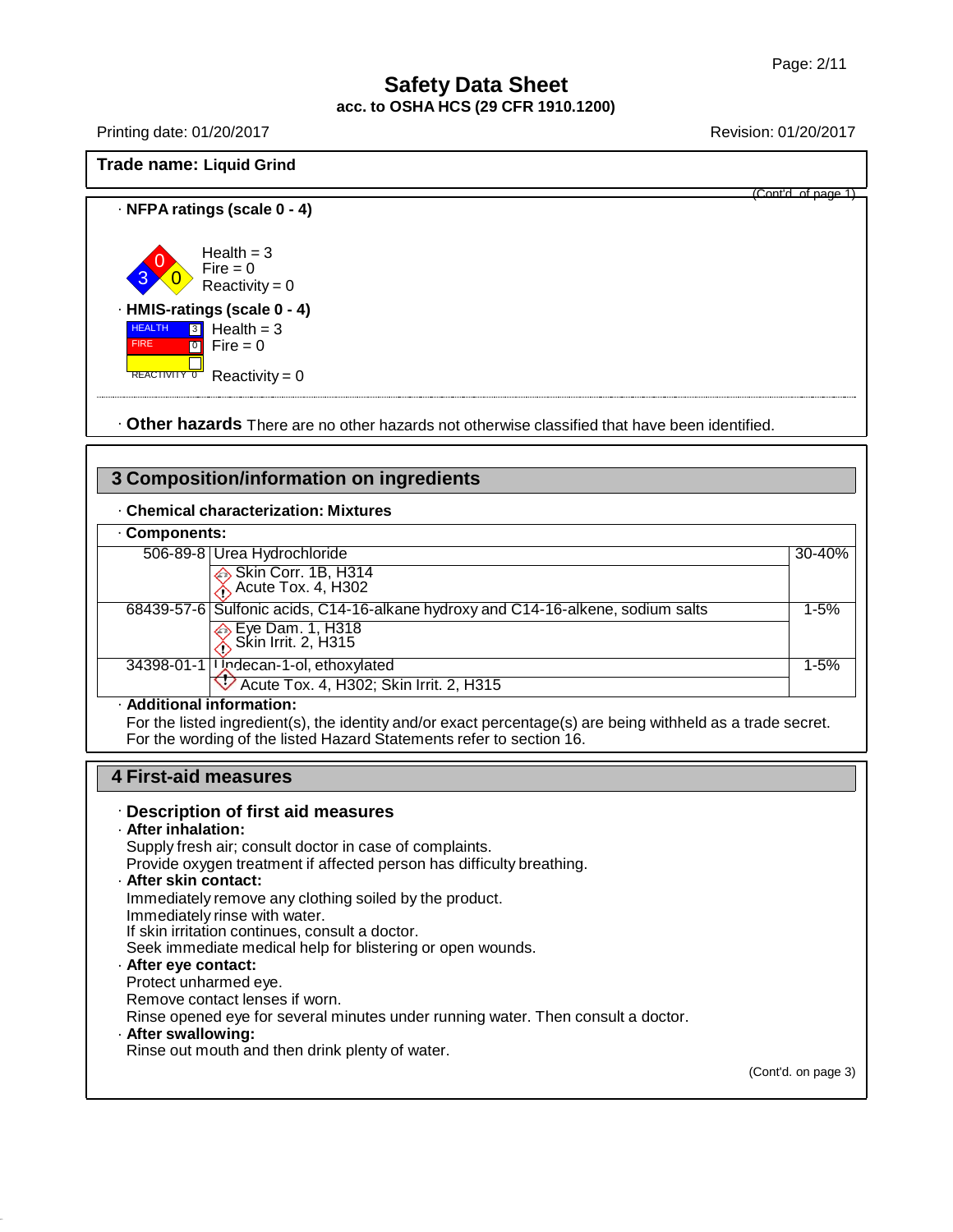**acc. to OSHA HCS (29 CFR 1910.1200)**

#### Printing date: 01/20/2017 Revision: 01/20/2017

(Cont'd. of page 2)

(<del>Cont'd. on pag</del>

#### **Trade name: Liquid Grind**

Do not induce vomiting; immediately call for medical help. · **Most important symptoms and effects, both acute and delayed:** Breathing difficulty Coughing Gastric or intestinal disorders when ingested. Nausea in case of ingestion. Caustic effect on skin and mucous membranes. Strong irritant with the danger of severe eye injury. · **Danger:** Danger of gastric perforation.

· **Indication of any immediate medical attention and special treatment needed:** No relevant information available.

#### **5 Fire-fighting measures**

- · **Extinguishing media**
- · **Suitable extinguishing agents:**
- The product is not flammable.
- Use fire fighting measures that suit the environment.
- · **For safety reasons unsuitable extinguishing agents:** None.
- · **Special hazards arising from the substance or mixture** Formation of toxic gases is possible during heating or in case of fire.
- · **Advice for firefighters**
- · **Protective equipment:**

Wear self-contained respiratory protective device. Wear fully protective suit.

#### **6 Accidental release measures**

· **Personal precautions, protective equipment and emergency procedures** Ensure adequate ventilation. Wear protective equipment. Keep unprotected persons away.

For large spills, wear protective clothing. Particular danger of slipping on leaked/spilled product.

- · **Environmental precautions** Do not allow to enter sewers/ surface or ground water.
- · **Methods and material for containment and cleaning up** Dilute with plenty of water.

Absorb with liquid-binding material (sand, diatomite, acid binders, universal binders, sawdust). Send for recovery or disposal in suitable receptacles.

· **Reference to other sections** See Section 7 for information on safe handling. See Section 8 for information on personal protection equipment. See Section 13 for disposal information.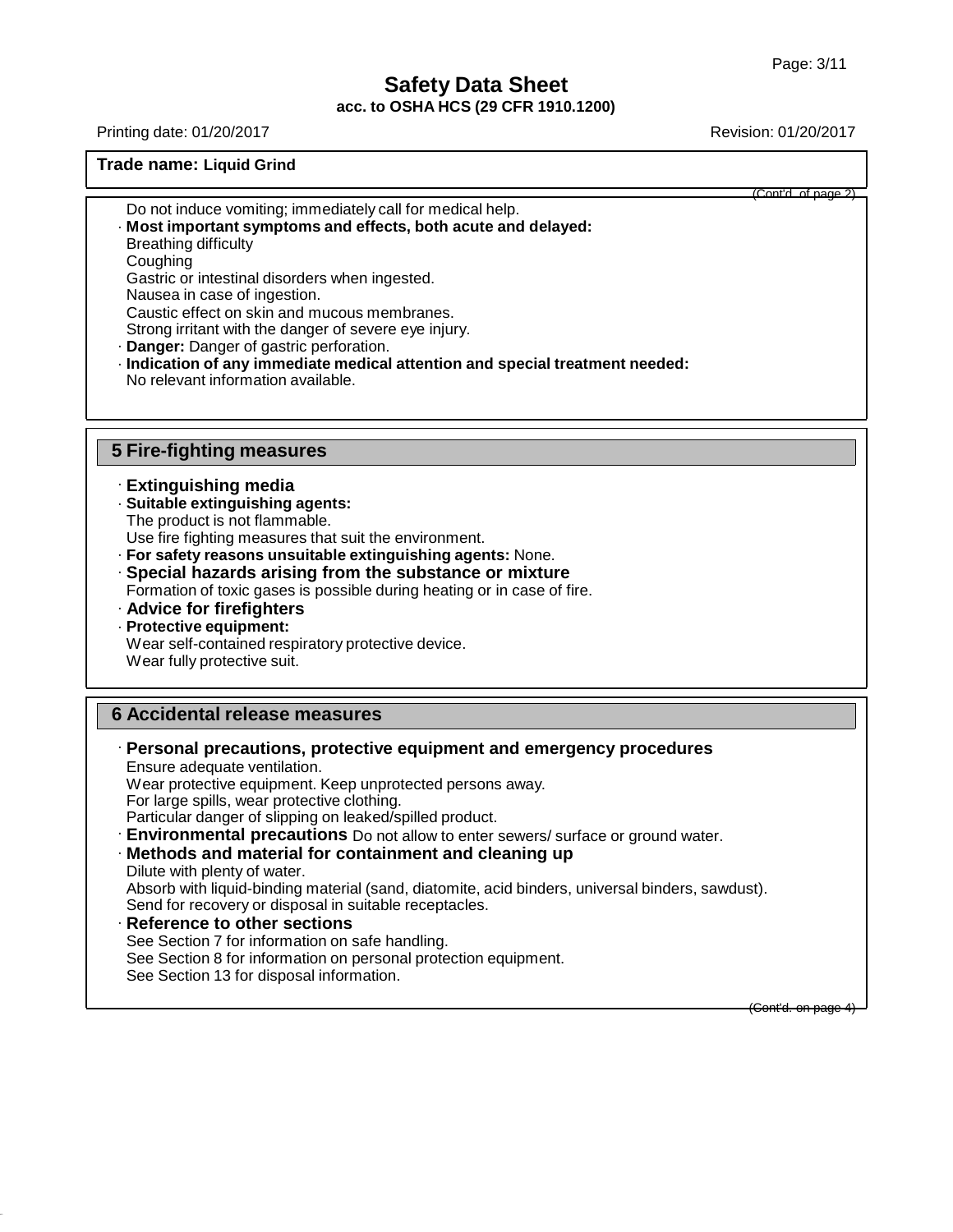**acc. to OSHA HCS (29 CFR 1910.1200)**

Printing date: 01/20/2017 Revision: 01/20/2017

**Trade name: Liquid Grind**

(Cont'd. of page 3)

#### **7 Handling and storage**

- · **Handling**
- · **Precautions for safe handling:**

Ensure good ventilation/exhaustion at the workplace.

- Prevent formation of aerosols.
- · **Information about protection against explosions and fires:** No special measures required.
- · **Conditions for safe storage, including any incompatibilities**
- · **Storage**
- · **Requirements to be met by storerooms and receptacles:** Store in a cool location.
- · **Information about storage in one common storage facility:**

Store away from foodstuffs.

- Do not store together with acids.
- · **Further information about storage conditions:** Keep containers tightly sealed.
- · **Specific end use(s)** No relevant information available.

#### **8 Exposure controls/personal protection**

#### · **Control parameters**

· **Components with limit values that require monitoring at the workplace:** The product does not contain any relevant quantities of materials with critical values that have to be monitored at the workplace.

#### · **Exposure controls**

- · **Personal protective equipment:**
- · **General protective and hygienic measures:**

The usual precautionary measures for handling chemicals should be followed.

Keep away from foodstuffs, beverages and feed.

Immediately remove all soiled and contaminated clothing.

Wash hands before breaks and at the end of work.

Do not inhale gases / fumes / aerosols.

Avoid contact with the eyes and skin.

- · **Engineering controls:** No relevant information available.
- · **Breathing equipment:**

Not required under normal conditions of use. Use suitable respiratory protective device in case of insufficient ventilation. For large spills, respiratory protection may be advisable.

· **Protection of hands:**



Protective gloves

The glove material has to be impermeable and resistant to the product/ the substance/ the preparation. · **Eye protection:**



Safety glasses

(Cont'd. on page 5)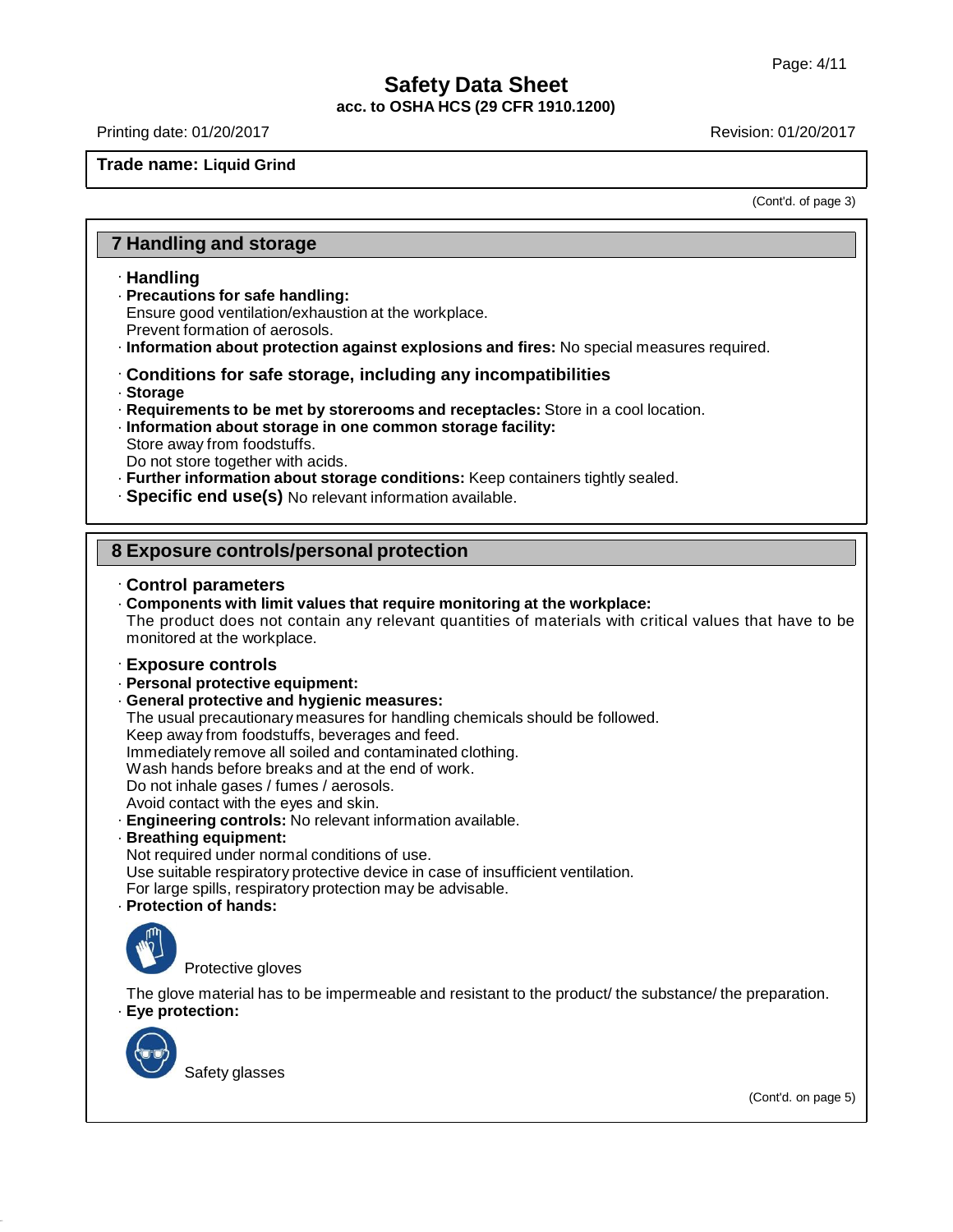**acc. to OSHA HCS (29 CFR 1910.1200)**

Printing date: 01/20/2017 **Printing date: 01/20/2017** 

(Cont'd. of page 4)

**Trade name: Liquid Grind**

· **Body protection:** Alkaline resistant protective clothing

· **Limitation and supervision of exposure into the environment** Avoid release to the environment.

· **Risk management measures** No relevant information available.

| 9 Physical and chemical properties                         |                                               |  |  |
|------------------------------------------------------------|-----------------------------------------------|--|--|
| Information on basic physical and chemical properties      |                                               |  |  |
| · Appearance:                                              |                                               |  |  |
| Form:                                                      | Liquid                                        |  |  |
| Color:                                                     | Clear                                         |  |  |
| · Odor:                                                    | Pleasant                                      |  |  |
| · Odor threshold:                                          | Not determined.                               |  |  |
| · pH-value:                                                | 1.75                                          |  |  |
| · Melting point/Melting range:                             | Not determined.                               |  |  |
| · Boiling point/Boiling range:                             | $> 100 °C$ ( $> 212 °F$ )                     |  |  |
| · Flash point:                                             | Not applicable.                               |  |  |
| · Flammability (solid, gaseous):                           | Not applicable.                               |  |  |
| · Auto-ignition temperature:                               | Not determined.                               |  |  |
| · Decomposition temperature:                               | Not determined.                               |  |  |
| · Danger of explosion:                                     | Product does not present an explosion hazard. |  |  |
| <b>Explosion limits</b>                                    |                                               |  |  |
| Lower:                                                     | Not determined.                               |  |  |
| Upper:                                                     | Not determined.                               |  |  |
| · Vapor pressure:                                          | Not determined.                               |  |  |
| · Density:                                                 |                                               |  |  |
| <b>Relative density:</b>                                   | 1.08                                          |  |  |
| Vapor density:                                             | Not determined.                               |  |  |
| <b>Evaporation rate:</b>                                   | Not determined.                               |  |  |
| · Solubility in / Miscibility with                         |                                               |  |  |
| Water:                                                     | Fully miscible.                               |  |  |
| · Partition coefficient (n-octanol/water): Not determined. |                                               |  |  |
| · Viscosity                                                |                                               |  |  |
| Dynamic:                                                   | Not determined.                               |  |  |
| <b>Kinematic:</b>                                          | Not determined.                               |  |  |
| <b>VOC content:</b>                                        | 35 g/L (theoretical)                          |  |  |
| Other information                                          | No relevant information available.            |  |  |
|                                                            |                                               |  |  |

(Cont'd. on page 6)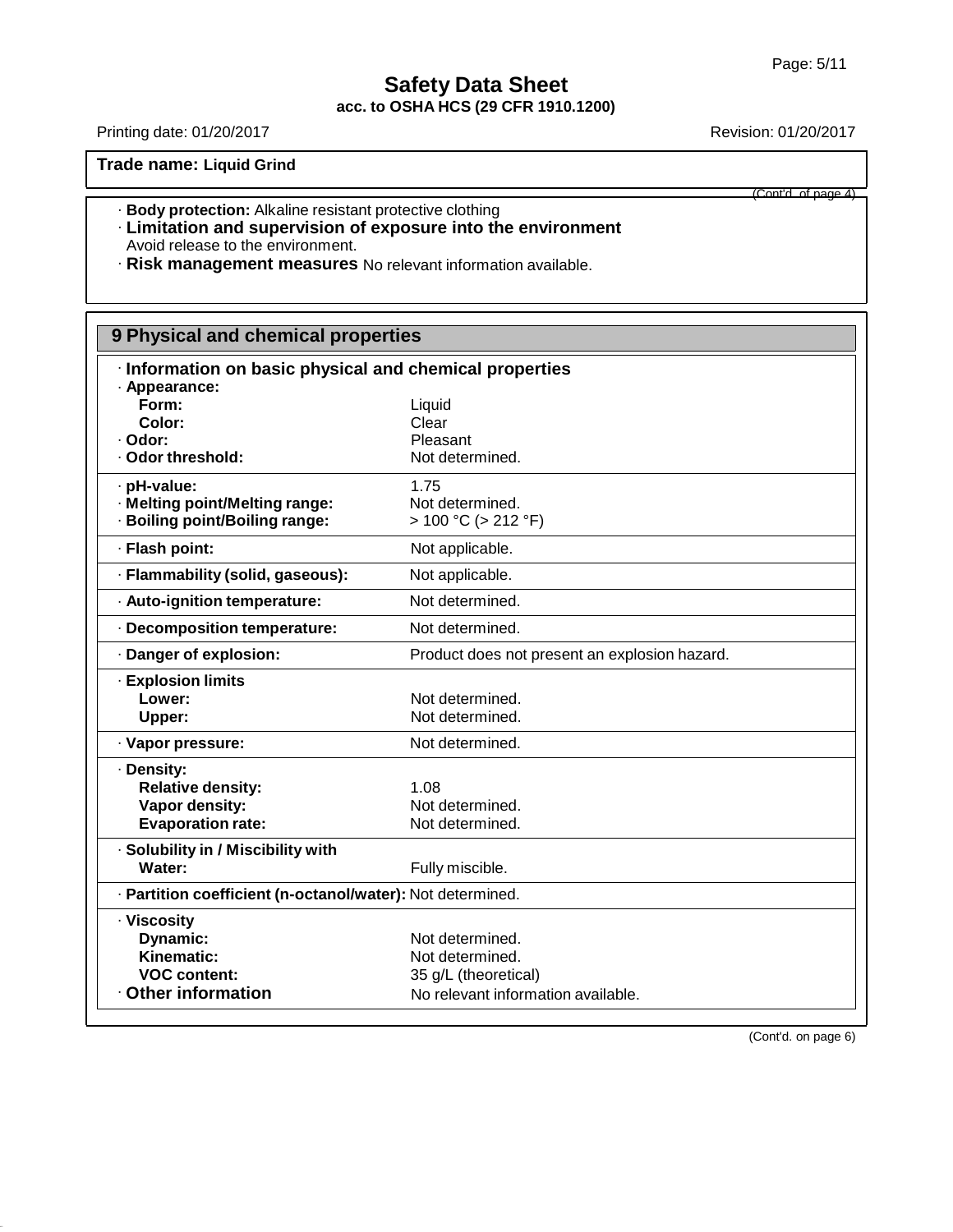**acc. to OSHA HCS (29 CFR 1910.1200)**

Printing date: 01/20/2017 Revision: 01/20/2017

**Trade name: Liquid Grind**

(Cont'd. of page 5)

#### **10 Stability and reactivity**

· **Reactivity:** No relevant information available.

- · **Chemical stability:**
- · **Thermal decomposition / conditions to be avoided:** No decomposition if used and stored according to specifications.
- · **Possibility of hazardous reactions** Reacts with alkali (lyes). Reacts with various metals.
- · **Conditions to avoid** Avoid acids.
- Store away from oxidizing agents. · **Incompatible materials**
- Alkalis **Oxidizers**
- · **Hazardous decomposition products**
- Carbon monoxide and carbon dioxide
- Chlorine compounds

#### **11 Toxicological information**

- · **Information on toxicological effects**
- · **Acute toxicity:**
- · **LD/LC50 values that are relevant for classification:**

#### **Liquid Grind**

Oral LD50 >2000 mg/kg (rat)

**506-89-8 Urea Hydrochloride**

Oral LD50 1100 mg/kg (rat)

#### **34398-01-1 Undecan-1-ol, ethoxylated**

Oral LD50 >1400 mg/kg (rat)

#### · **Primary irritant effect:**

- · **On the skin:** Caustic effect on skin and mucous membranes.
- · **On the eye:** Strong caustic effect.
- · **Sensitization:** No sensitizing effects known.
- · **Carcinogenic categories**
- · **IARC (International Agency for Research on Cancer):**

None of the ingredients are listed.

#### · **NTP (National Toxicology Program):**

None of the ingredients are listed.

#### · **OSHA-Ca (Occupational Safety & Health Administration):**

None of the ingredients are listed.

#### · **Probable route(s) of exposure:**

Ingestion.

(Cont'd. on page 7)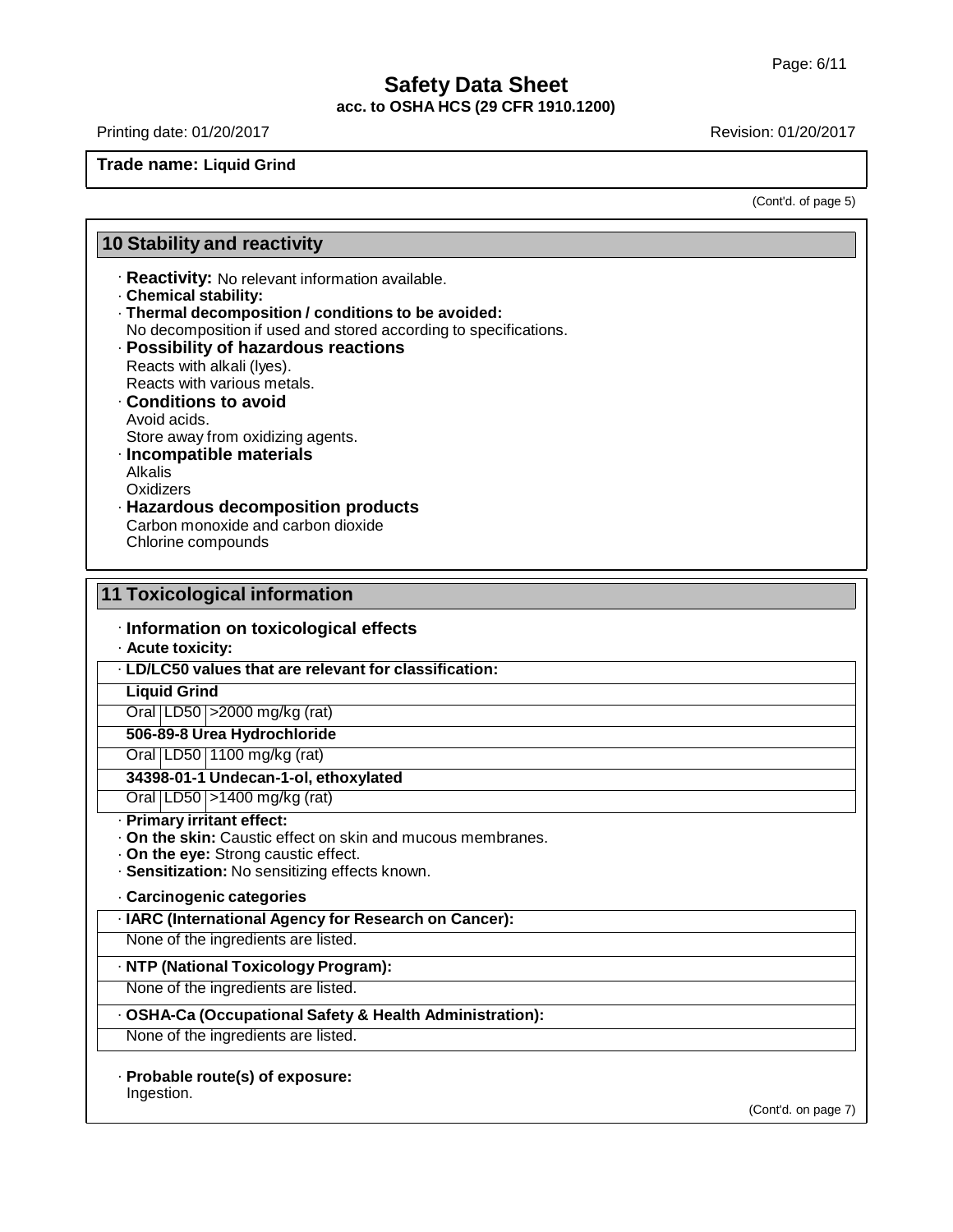### **Safety Data S heet acc. t o OSHA HCS (29 C F R 1910.1200)**

Printing date: 01/20/2017 **Review of the Contract of Contract Automobile** Review of Review of Review of Review of

44. 0

Revision: 01/20/2017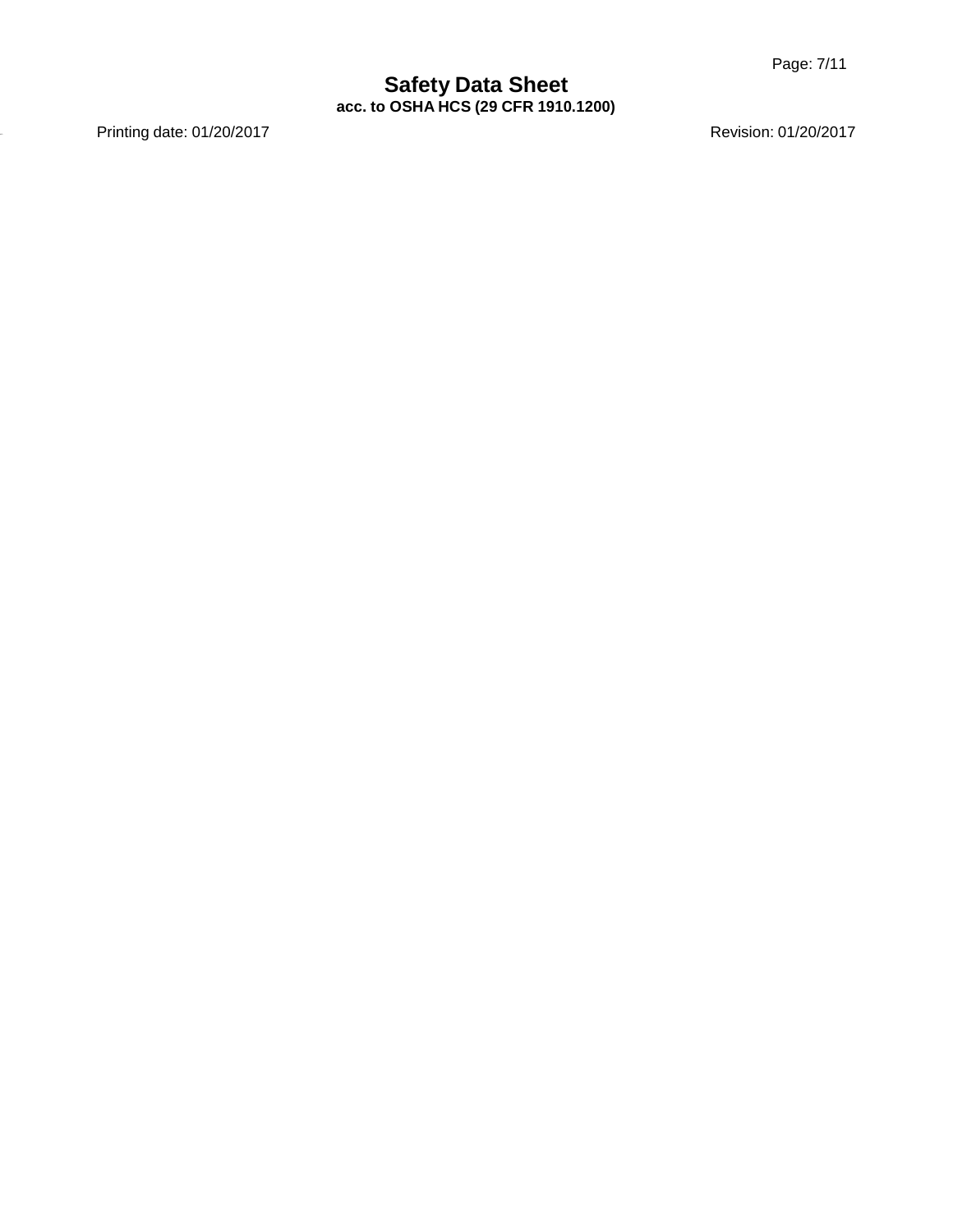**acc. to OSHA HCS (29 CFR 1910.1200)**

Printing date: 01/20/2017 Revision: 01/20/2017

#### **Trade name: Liquid Grind**

(Cont'd. of page 6)

Inhalation.

Eye contact.

Skin contact.

- · **CMR effects (carcinogenity, mutagenicity and toxicity for reproduction)**
- · **Germ cell mutagenicity:** Based on available data, the classification criteria are not met.
- · **Carcinogenicity:** Based on available data, the classification criteria are not met.
- · **Reproductive toxicity:** Based on available data, the classification criteria are not met.
- · **STOT-single exposure:** Based on available data, the classification criteria are not met.
- · **STOT-repeated exposure:** Based on available data, the classification criteria are not met.
- · **Aspiration hazard:** Based on available data, the classification criteria are not met.

#### **12 Ecological information**

#### · **Toxicity**

· **Aquatic toxicity**

#### **506-89-8 Urea Hydrochloride**

EC50 70-100 mg/kg (daphnia)

#### **34398-01-1 Undecan-1-ol, ethoxylated**

EC50 1-10 mg/kg (daphnia) (48hr)

- LC50 1-10 mg/l (pimephales promelas) (96hr)
- · **Persistence and degradability** No relevant information available.
- · **Bioaccumulative potential:** No relevant information available.
- · **Mobility in soil:** No relevant information available.
- · **Ecotoxical effects:**
- · **Remark:** After neutralization a reduction of the harming action may be recognized
- · **Additional ecological information**
- · **General notes:**

Do not allow undiluted product or large quantities of it to reach ground water, water course or sewage system.

Rinse off of bigger amounts into drains or the aquatic environment may lead to decreased pH-values. A low pH-value harms aquatic organisms. If the dilution of the use-level pH-value is considerably increased after use, the aqueous waste, emptied into drains, is only low water-dangerous.

· **Other adverse effects** No relevant information available.

#### **13 Disposal considerations**

#### · **Waste treatment methods**

#### · **Recommendation:**

Small amounts may be diluted with plenty of water and washed away. Dispose of bigger amounts in accordance with Local Authority requirements.

The user of this material has the responsibility to dispose of unused material, residues and containers in compliance with all relevant local, state and federal laws and regulations regarding treatment, storage and disposal for hazardous and nonhazardous wastes. Residual materials should be treated as hazardous.

(Cont'd. on page 8)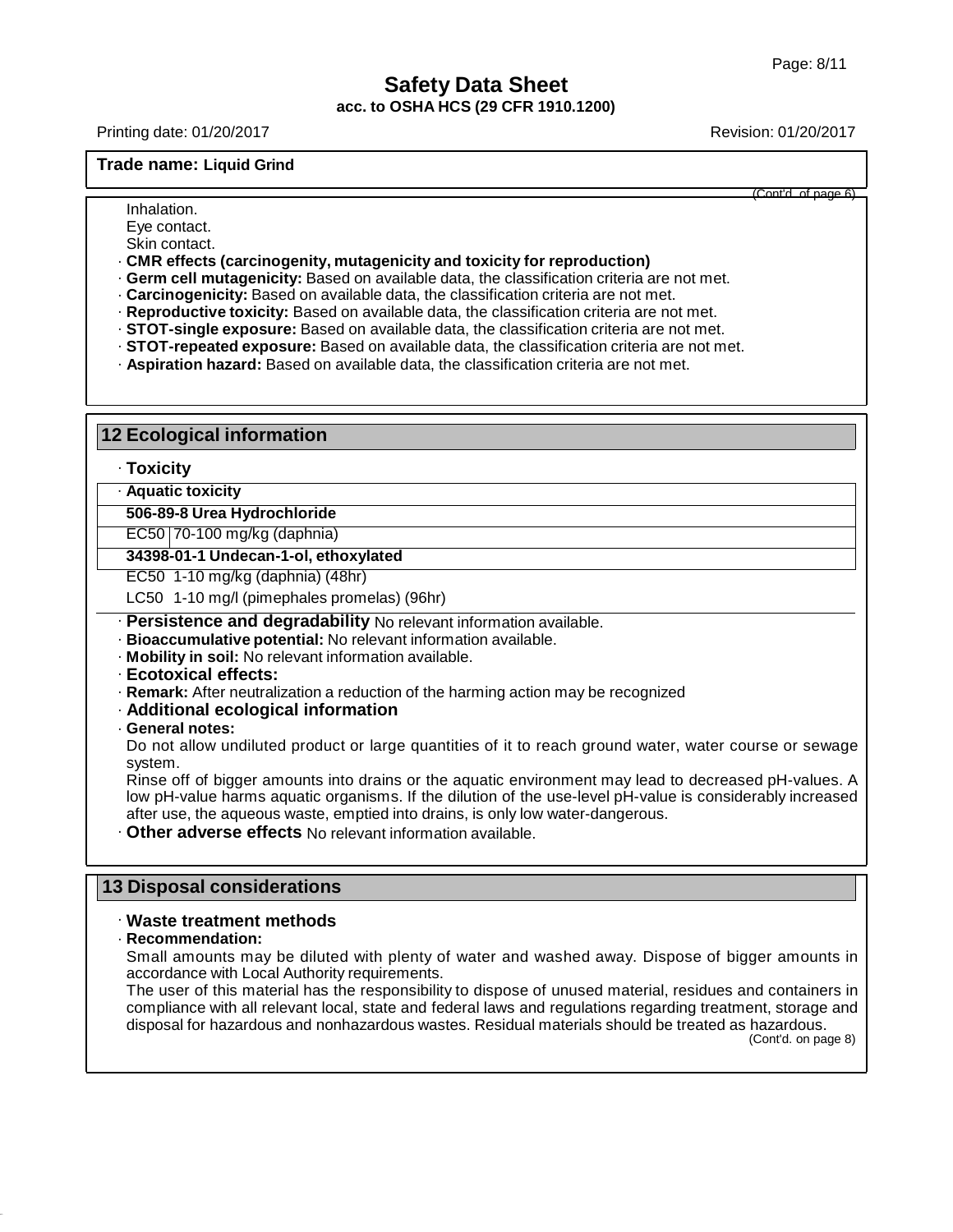**acc. to OSHA HCS (29 CFR 1910.1200)**

Printing date: 01/20/2017 Revision: 01/20/2017

(Cont'd. of page 7)

**Trade name: Liquid Grind**

#### · **Uncleaned packaging's**

· **Recommendation:** Disposal must be made according to official regulations.

| <b>14 Transport information</b>                     |                                                                   |
|-----------------------------------------------------|-------------------------------------------------------------------|
| · UN-Number<br>· DOT, ADR, IMDG, IATA               | <b>UN3265</b>                                                     |
| · UN proper shipping name<br>· DOT, IATA            | Corrosive liquid, acidic, organic, n.o.s. (Urea<br>Hydrochloride) |
| · ADR, IMDG                                         | CORROSIVE LIQUID, ACIDIC, ORGANIC, N.O.S.<br>(Urea Hydrochloride) |
| · Transport hazard class(es)                        |                                                                   |
| $\cdot$ DOT                                         |                                                                   |
|                                                     |                                                                   |
| · Class<br>· Label                                  | 8 Corrosive substances<br>8                                       |
| $·$ ADR                                             |                                                                   |
|                                                     |                                                                   |
| · Class<br>· Label                                  | 8 (C3) Corrosive substances<br>8                                  |
| · IMDG, IATA                                        |                                                                   |
|                                                     |                                                                   |
| · Class<br>· Label                                  | 8 Corrosive substances<br>8                                       |
| · Packing group<br>· DOT, ADR, IMDG, IATA           | $\mathbf{III}$                                                    |
| <b>Environmental hazards</b><br>· Marine pollutant: | <b>No</b>                                                         |
| · Special precautions for user                      | Warning: Corrosive substances                                     |
| · Danger code (Kemler):<br>· EMS Number:            | 80<br>$F-A, S-B$                                                  |
|                                                     | (Cont'd. on page 9)                                               |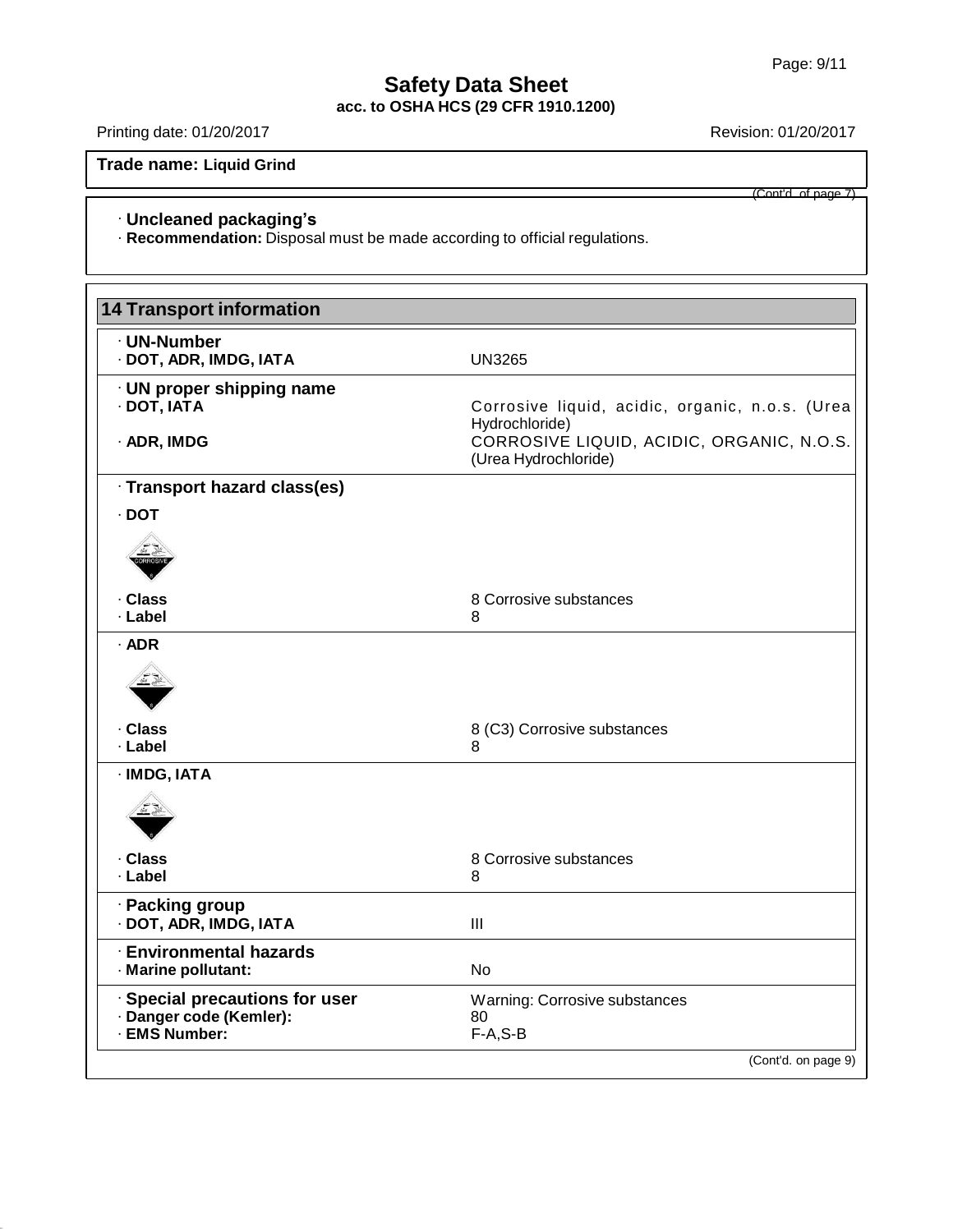**acc. to OSHA HCS (29 CFR 1910.1200)**

Printing date: 01/20/2017 Revision: 01/20/2017

|                                                                              | (Cont'd. of page 8)                                                                             |
|------------------------------------------------------------------------------|-------------------------------------------------------------------------------------------------|
| · Segregation groups                                                         | Acids                                                                                           |
| · Transport in bulk according to Annex II of<br>MARPOL73/78 and the IBC Code | Not applicable.                                                                                 |
| · Transport/Additional information:                                          |                                                                                                 |
| $\cdot$ DOT                                                                  |                                                                                                 |
|                                                                              | Limited Quantity for packages less than 30 kg gross and inner packagings less than 5 L each.    |
| $·$ ADR                                                                      |                                                                                                 |
|                                                                              | Limited Quantity for packages less than 30 kg gross and inner packagings less than 5 L each.    |
| · IMDG                                                                       |                                                                                                 |
|                                                                              | Limited Quantity for packages less than 30 kg gross and inner packagings less than 5 L each.    |
| $\cdot$ IATA                                                                 |                                                                                                 |
| 1 L net.                                                                     | Limited Quantity for packages less than 30 kg gross and inner packagings less than 0.5 L each / |

### **15 Regulatory information**

- · **Safety, health and environmental regulations/legislation specific for the substance or mixture** · **United States (USA)**
- · **SARA**
- · **Section 302 (extremely hazardous substances):** None of the ingredients are listed.
- 
- · **Section 304 (emergency release notification):**
- None of the ingredients are listed.
- · **Section 355 (extremely hazardous substances):**
- None of the ingredients are listed.
- · **Section 313 (Specific toxic chemical listings):**
- None of the ingredients are listed.
- · **TSCA (Toxic Substances Control Act)**
- All ingredients are listed.

(Cont'd. on page 10)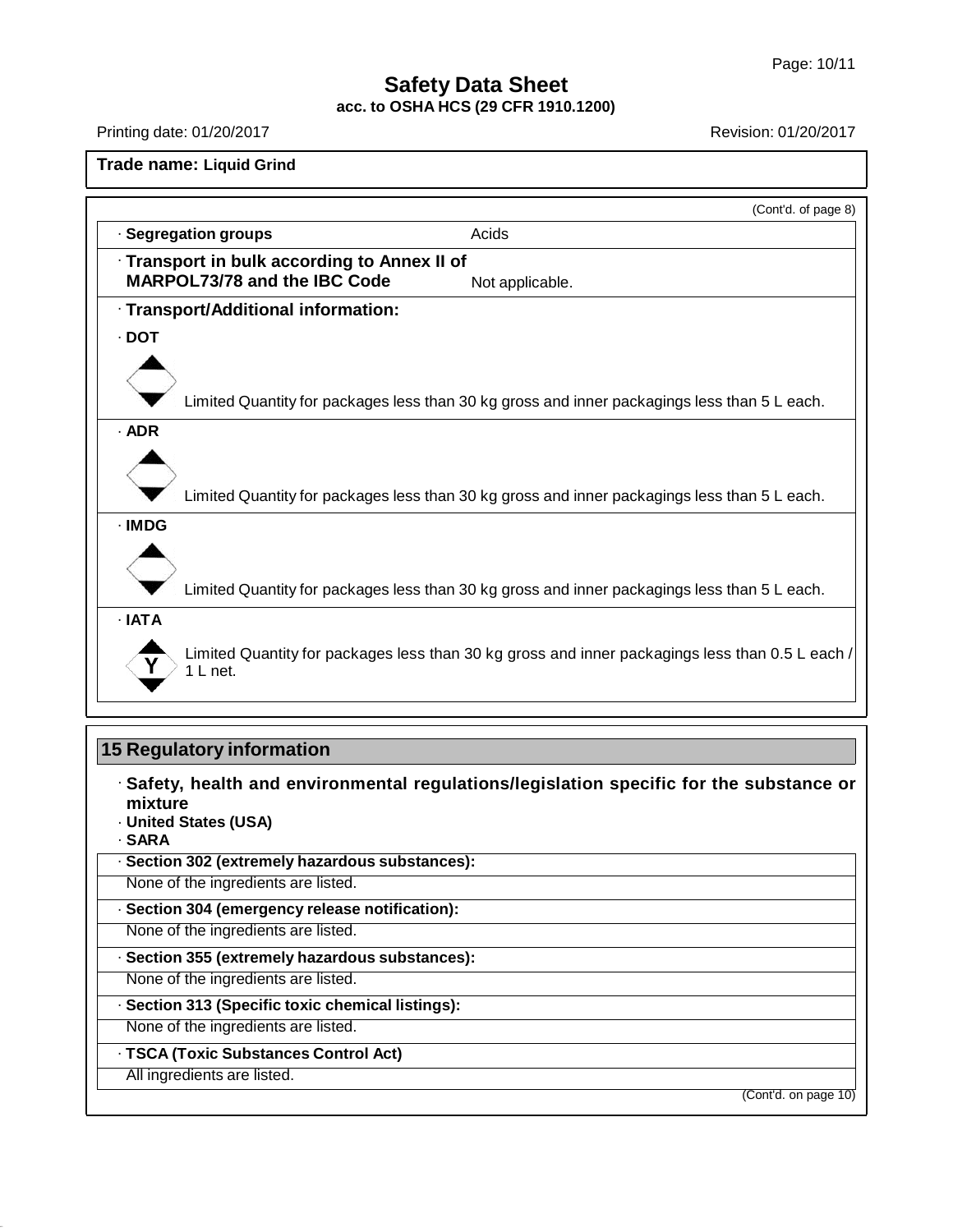**acc. to OSHA HCS (29 CFR 1910.1200)**

Printing date: 01/20/2017 Revision: 01/20/2017

(Cont'd. of page 9)

**Trade name: Liquid Grind**

#### · **Proposition 65 (California)**

#### · **Chemicals known to cause cancer:**

None of the ingredients are listed.

· **Chemicals known to cause reproductive toxicity for females:**

None of the ingredients are listed.

· **Chemicals known to cause reproductive toxicity for males:**

None of the ingredients are listed.

· **Chemicals known to cause developmental toxicity:**

None of the ingredients are listed.

· **Carcinogenic categories**

· **EPA (Environmental Protection Agency):**

None of the ingredients are listed.

· **IARC (International Agency for Research on Cancer):**

None of the ingredients are listed.

· **NIOSH-Ca (National Institute for Occupational Safety and Health):**

None of the ingredients are listed.

#### **16 Other information**

This information is based on our present knowledge. However, this shall not constitute a guarantee for any specific product features and shall not establish a legally valid contractual relationship.

#### · **Date of preparation / last revision** 01/20/2017 / -

· **Abbreviations and acronyms:** ADR: European Agreement concerning the International Carriage of Dangerous Goods by Road IMDG: International Maritime Code for Dangerous Goods DOT: US Department of Transportation IATA: International Air Transport Association CAS: Chemical Abstracts Service (division of the American Chemical Society) NFPA: National Fire Protection Association (USA) HMIS: Hazardous Materials Identification System (USA) LC50: Lethal concentration, 50 percent LD50: Lethal dose, 50 percent NIOSH: National Institute for Occupational Safety OSHA: Occupational Safety & Health TLV: Threshold Limit Value PEL: Permissible Exposure Limit REL: Recommended Exposure Limit LDLo: Lowest Lethal Dose Observed Acute Tox. 4: Acute toxicity – Category 4 Skin Corr. 1B: Skin corrosion/irritation - Category 1B Skin Corr. 1C: Skin corrosion/irritation – Category 1C Skin Irrit. 2: Skin corrosion/irritation - Category 2 Eye Dam. 1: Serious eye damage/eye irritation – Category 1 · **Sources** Website, European Chemicals Agency (echa.europa.eu) Website, US EPA Substance Registry Services (ofmpub.epa.gov/sor internet/registry/substreg/home/ overview/home.do) Website, Chemical Abstracts Registry, American Chemical Society [\(www.cas.org\)](http://(www.cas.org)/) Patty's Industrial Hygiene, 6th ed., Rose, Vernon, ed. ISBN: 978-0-470-07488-6

(Cont'd. on page 11)